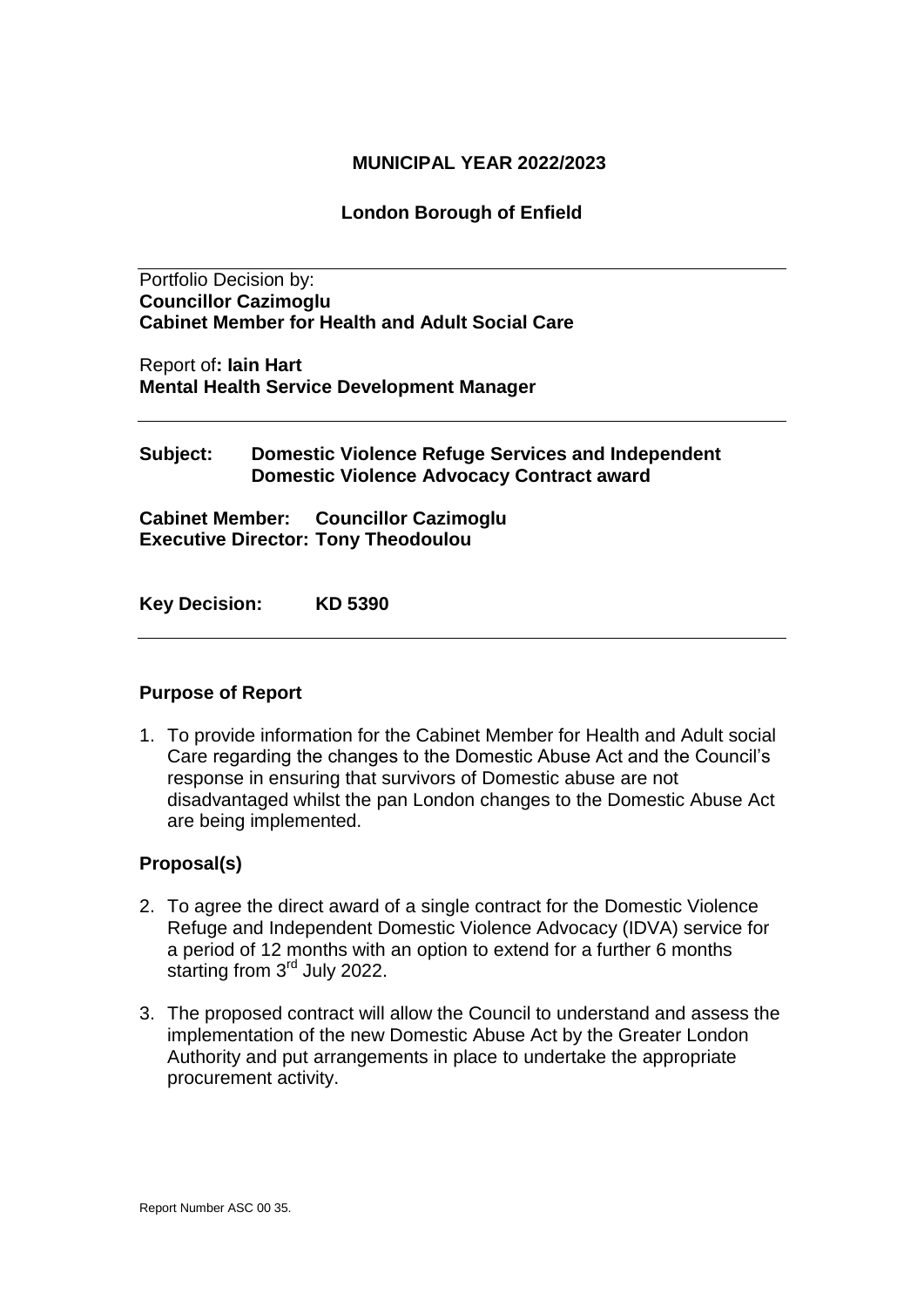# **Reason for Proposal(s)**

- 4. The current contracts with the incumbent provider, Solace Women's Aid, end on the 2<sup>nd</sup> July 2022.
- 5. Following on from the Domestic Abuse Act 2021. The Mayoral Office has issued a draft Domestic Abuse Safe Accommodation Strategy, requesting that Refuges and IDVA's are closer integrated to assist with move on and to assist survivor integrate back into the community.
- 6. The Mayor's Office for Policing and Crime (MOPAC) under the draft Domestic Abuse Safe Accommodation Strategy; are running several pilot projects and evaluating all Domestic Abuse services across London.

Although additional funding of £20 million was identified for London in 2021/22, there is currently no clear indication as how refuges and IDVAs will be funded going forward. There is a consensus that the Strategy will be further developed following on from the outcome of the pilots and linked in with budgets.

In the interim, MOPAC has been keen that London boroughs do not disinvest spending pending any long-term strategy and funding changes following the Domestic Abuse Act

- 7. By delaying going to tender for these services, Enfield will be:
	- In keeping with similar decisions by other local authorities,
	- In keeping with the request from MOPAC not to disinvest in Domestic Abuse services,
	- Fulfilling priorities in the Council Plan
	- Not committing to any long term contracts that could disadvantage the local authority going forward.
	- 8. In order to ensure there is a contractual arrangement and continuity in place, the proposal is to make an interim arrangement with the incumbent provider for a further 12 months with an option to extend up to a further 6 months under a single contract.

## **Relevance to the Council Plan**

- 9. Under Priority 2 Safe, Healthy and Confident Communities
	- a. We will keep communities free from crime in particular 'those who are suffering from domestic abuse or those who are worried about someone who might be'
	- b. Deliver essential services to protect and support vulnerable adults - 'Protect vulnerable adults from harm and deliver robust early help…' and 'Protect vulnerable children through effective early help…'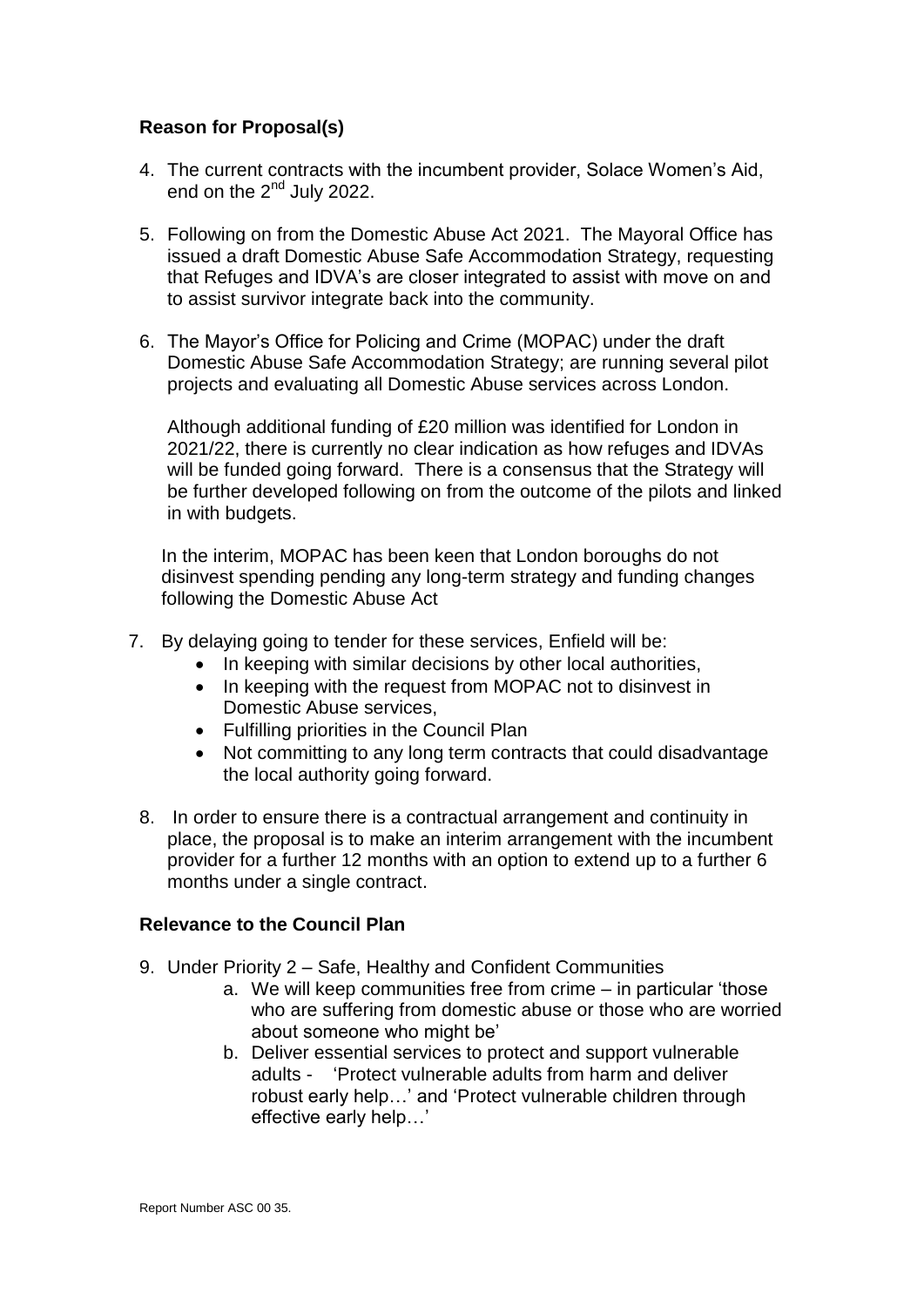# **Background**

- 13**. '**Almost one in three women aged 16-59 will experience domestic abuse in her lifetime. Two women a week are killed by a current or former partner in England and Wales alone'<sup>1</sup>.
- 14.Enfield had been the lead borough in a tri-borough joint tender for Domestic Violence refuge support provision. In 2016 Enfield approached other local authorities in North Central London to generate an interest in combining for similar Domestic Violence services in order to deliver a larger contract to achieve qualities of service and economies of scale. Enfield, Haringey and Islington had collaborated in undertaking the tender.
- 15.After a competitive open tender, the current contract was awarded to Solace Women's Aid and has been successfully delivered since 2017.
- 16.The current contract for the refuge is for a total length of five years. The Independent Domestic Violence Advocacy (IDVA) service was procured separately by Enfield for a shorter period and now both contracts are due to end on the 2<sup>nd</sup> July 2022, following an interim additional 3 months' arrangement for IDVA.
- 17.The refuge is a 21 bed purpose-built accommodation for Women and young children; with additional office space. The property is owned by Christian Action Housing who are willing to lease the accommodation to a support provider. The additional office space is utilised as a hub by the IDVA's in order to reach out to all groups within the community.
- 18.Access to the accommodation is coordinated through the National Domestic Violence Helpline, London-wide helplines, self-referral or agency referral. With information about vacancies collated nationally via the Women's Aid Routes to Support service.
- 19.Survivors and their children are often transferred to Enfield from other parts of London to ensure they are removed from danger and placed in a safe location.
- 20. Solace Women's Aid deliver approximately 200 hours of support per week, supporting on average 60 survivors a year. Most survivors, on

l

<sup>1</sup> *[Office for National Statistics](https://www.ons.gov.uk/peoplepopulationandcommunity/crimeandjustice/bulletins/domesticabuseinenglandandwalesoverview/november2019) (2019) Domestic abuse in England and Wales overview: November 2019*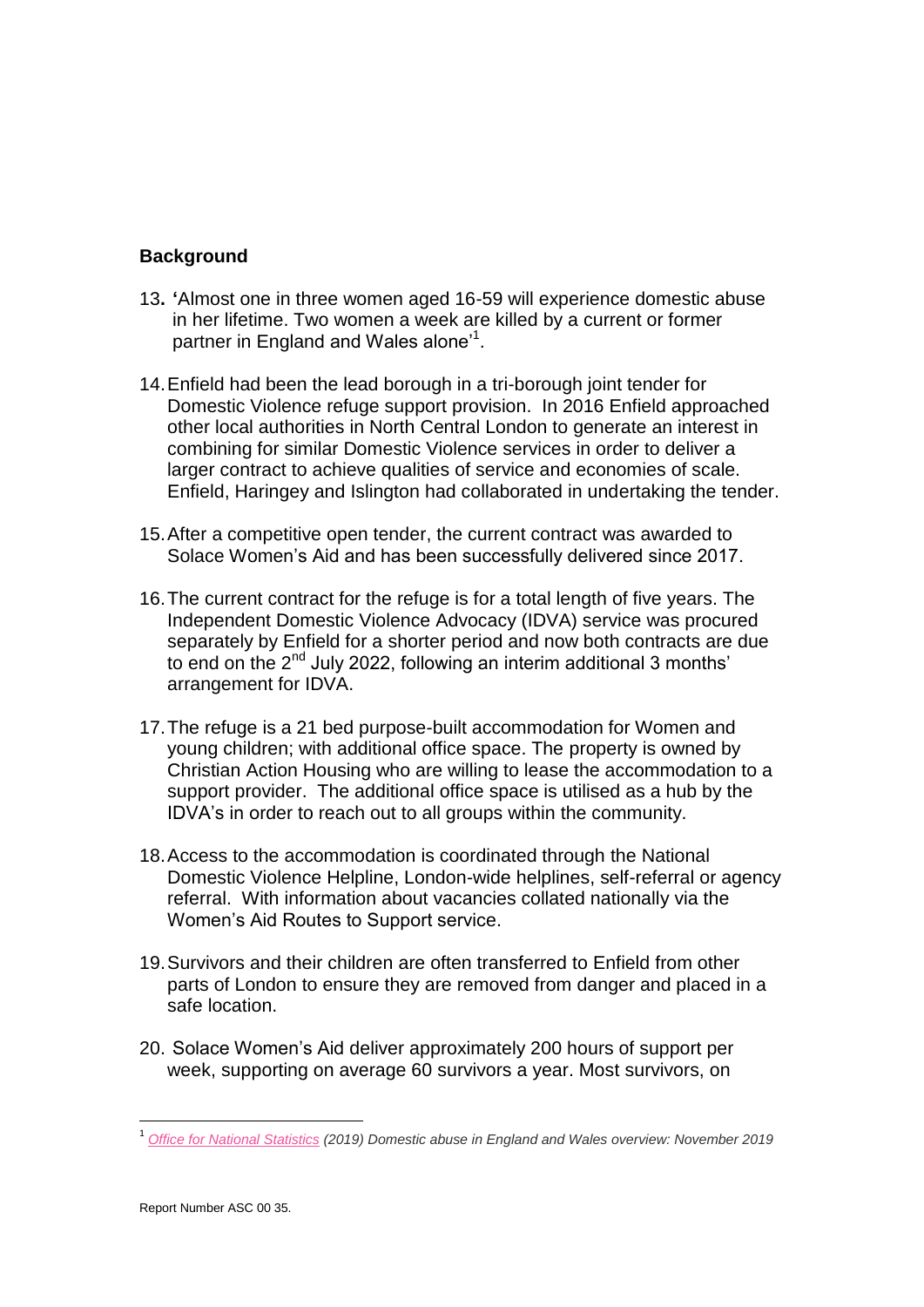average, spend only 4 months with the service until they are found an alternative safe location. Average utilisation of the service has been 94%.

- 21.Going forward neither of the other boroughs are currently interested in tendering their services.
- 22.The two Enfield contracts have separate funding streams. The funding for the Refuge comes from Housing Related Support (HRS) budget. Funding for the IDVA partly comes from the MOPAC. MOPAC funding is on an annual basis and potentially could be impacted upon by the new Domestic Abuse Safe Accommodation Strategy (see point 24). Going forward this will be covered under a single contract but with two separate specification arrangements.
- 23. On the 29<sup>th</sup> April 2021 The Domestic Abuse Act came into force.

Section 57(1) the Domestic Abuse Act 2021 states that a local authority must:

(a) assess, or make arrangements for the assessment of, the need for accommodation-based support in its area and then

(b) prepare and publish a strategy for the provision of support in its area.

Section 57 came into force on 1 October 2021.

- 24. The Domestic Abuse Act places the above duties on the Tier 1 authority which for Enfield is the Greater London Authority (GLA). It is therefore the responsibility of the Mayoral Office to assess need and publish a strategy.
- 25. The Mayor of London Domestic Abuse Safe Accommodation Strategy (draft) was published on the  $5<sup>th</sup>$  November 2021. The strategy highlights some fundamental changes and raises additional points, some of which are summarised below:
	- o that new specialist accommodation should be increased for particular protected characteristic groups.
	- o A pan London single point of entry for entry to safe accommodation
	- o Furthermore, safe crisis accommodation provision is often not effectively integrated with wider community-based services, such as IDVAs and social services.
	- o The London Partnership Board will seek to ensure that good practice and learning from evaluations and pilots is shared across delivery partners, so that continuous improvement and learning is developed.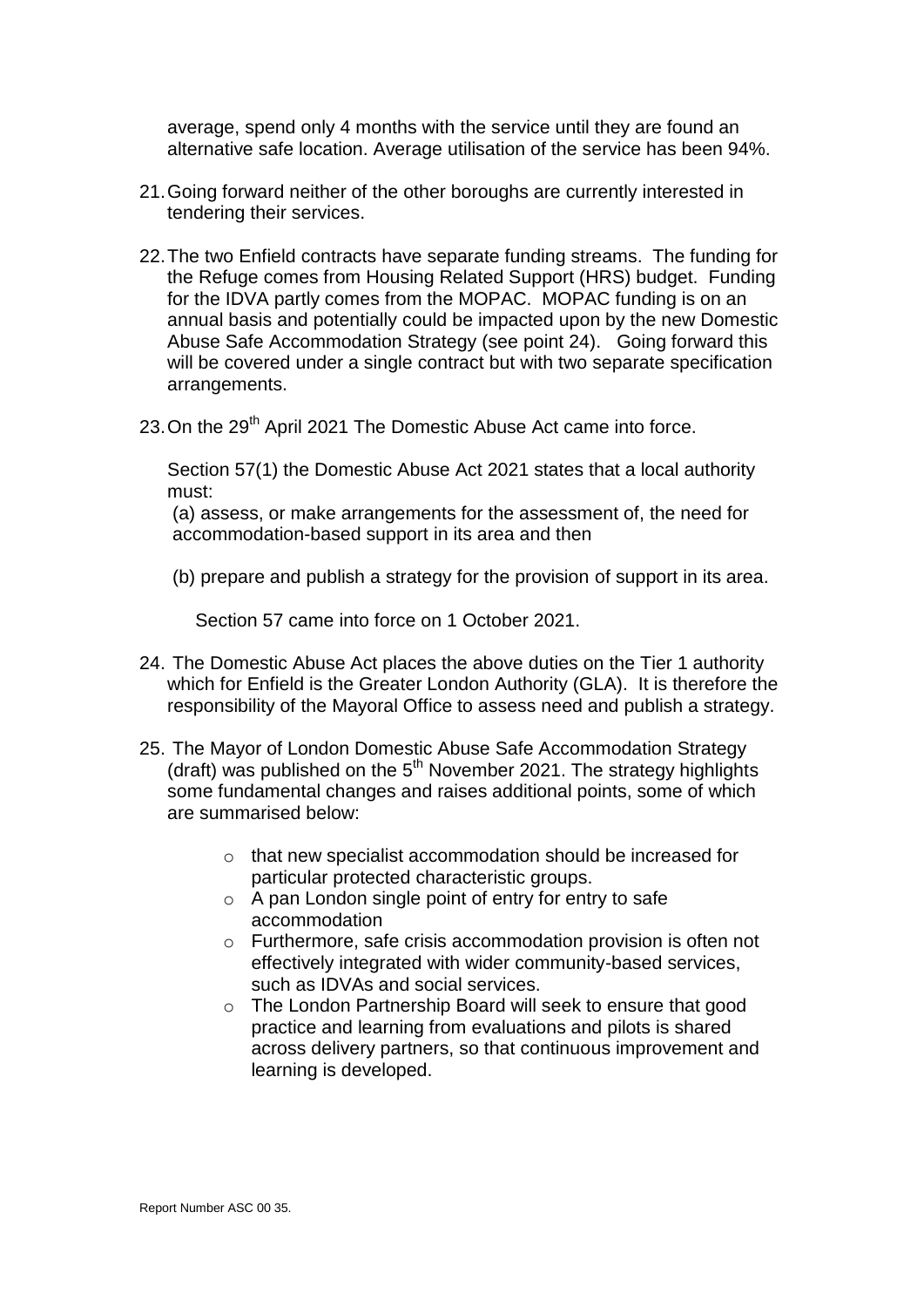26. Internal discussions concerning the retender have already taken place with Andrea Clemons Head of Community Safety and Julie Tailor and Christina Tomprou DV co-ordinators.

# **Main Considerations for the Council**

27. The Council is statutorily required to provide Domestic Violence support and ensure that survivors have access to refuge provision.

### **Safeguarding Implications.**

28. The service is there to support vulnerable women and their young families. Staff are trained in raising safeguarding concerns and liaising with the Council and the Police.

### **Public Health Implications.**

- 29.The Domestic Violence service helps link survivors and families into the Public Health infrastructure. Including but not limited to:
	- Helping them register with local GPs,
	- Encouraging the take up of vaccination programmes.
	- Supporting parent and children gain access to counselling services
	- Help children access local schools and as appropriate free school meals.

#### **Equalities Impact of the Proposal**

30. An Equalities Impact Assessment has been undertaken. There are no proposed detrimental changes to the service. The current contract supports a range of vulnerable female individuals. Whilst the IDVA supports other protected characteristic groups.

## **Environmental and Climate Change Considerations**

31.Any changes to the service will consider the Council's Climate Action Plan to ensure any proposals are in line with the council's current policies.

### **Risks that may arise if the proposed decision and related work is not taken**

- 32. There will be a gap in service to survivors of domestic abuse, increasing the risk of a serious incident happening.
- 33.Risk of legal challenge by not having a refuge provision within the borough.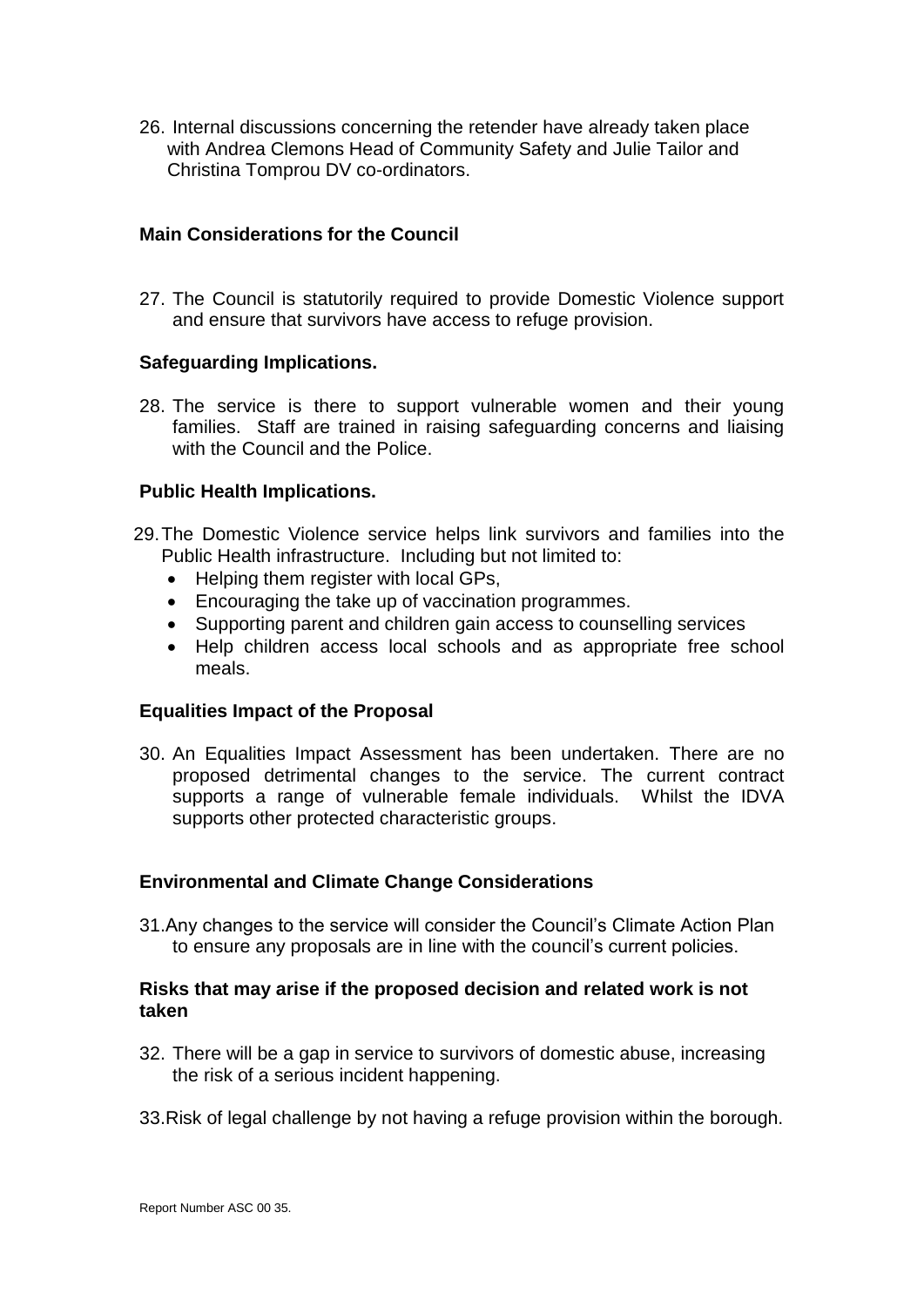## **Financial Implications**

34. See Part 2 of this report

### **Legal Implications**

- 35. The Council has the general power of competence pursuant to s1(1) of the Localism Act 2011 to do anything that individuals generally may do, provided it is not prohibited by legislation and is subject to public law principles. Section 111 of the Local Government Act 1972 permits local authorities to do anything which is calculated to facilitate, or is conducive or incidental to, the discharge of their functions. The proposed arrangement is within the stated powers.
- 36. Further, the arrangement is intended to support the Council fulfilling its legal duties under Part 4 of the Domestic Violence Act and Parts 6 and 7 of the Housing Act 1996.
- 37. In running the procurement process the Council must follow the Council's Constitution, in particular the Contract Procedure Rules.
- 38. The Council must comply with its obligations relating to the obtaining of best value under the Local Government (Best Value Principles) Act (1999).
- 39. As the value of the contract exceeds £500,000, officers must ensure this report follows the Council's Key Decision process.

*(Legal implications drafted by E.M. on 16.06.2022 based on the version of the report circulated on 15.06.2022 at 16:54)*

#### **Workforce Implications**

40. None of the staff are directly employed by the local authority.

#### **Property Implications**

41.This is a not a Council building. The building utilised for the scheme is a purpose-built refuge with offices to act as a hub for onsite and outreach services. The landlord is Christian Action a Registered Social Landlord.

#### **Other Implications –**

#### **Procurement Implications**

42.Any procurement must be undertaken in accordance with the Council's Contract Procedure Rules (CPR's) and the Public Contracts Regulations (2015) and the Council's Sustainable and Ethical Procurement Policy.